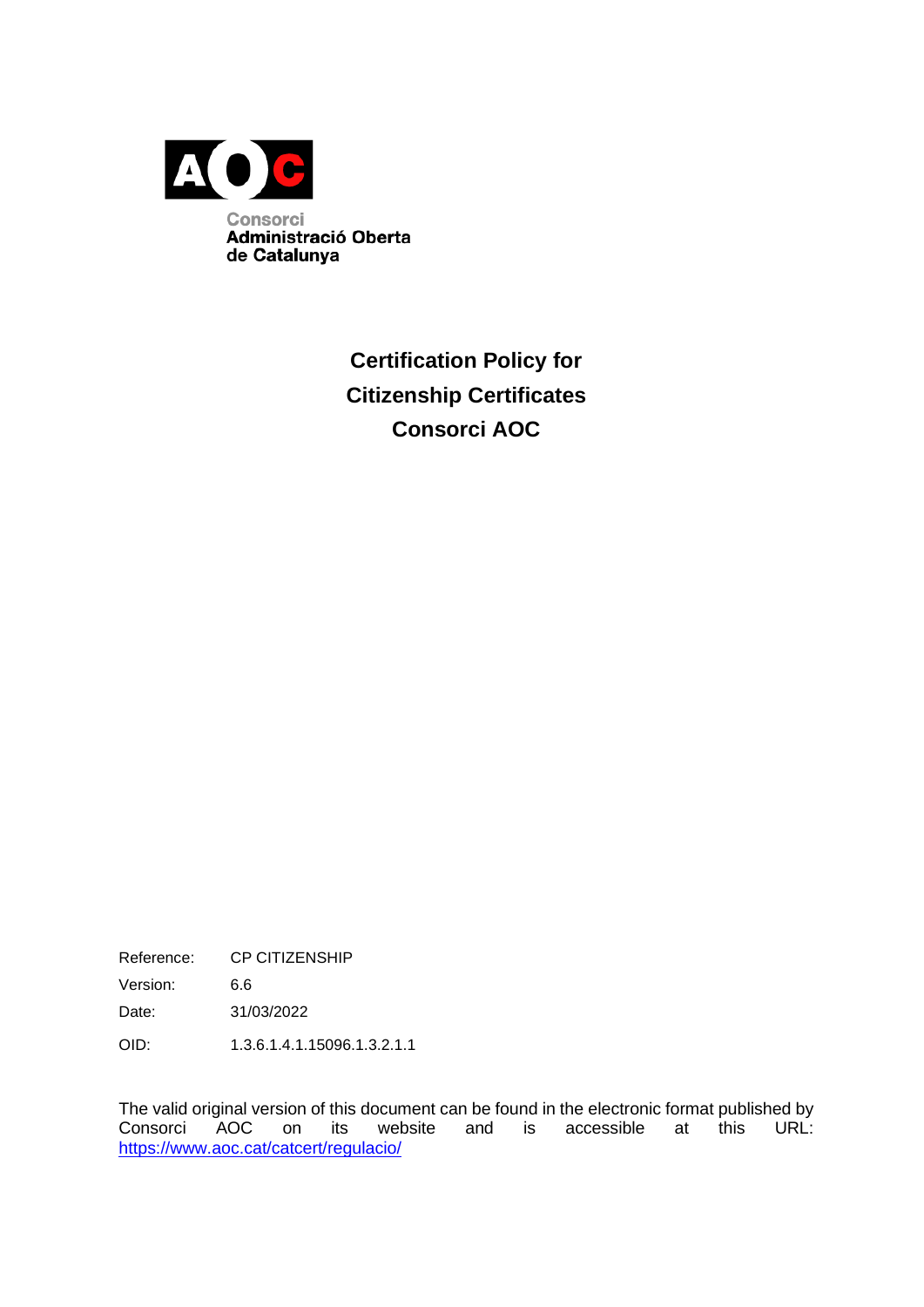#### **Version history**

| <b>Version</b> | <b>Summary of amendments</b>                                                                                                                                                                                                                     | <b>Date</b> |
|----------------|--------------------------------------------------------------------------------------------------------------------------------------------------------------------------------------------------------------------------------------------------|-------------|
| 5.0            | <b>Adaptation to elDAS</b>                                                                                                                                                                                                                       | 9/05/2018   |
| 6.0            | Creation of a new specific Certification Policy for Citizenship<br>Certificates based on the prior general policy. It is numbered<br>as "Version 6.0" for the purposes of documentary<br>management and continuance of the prior general policy. | 26/07/2018  |
| 6.1            | Annual review of the documentation, post eIDAS audit.<br>$\bullet$                                                                                                                                                                               | 24/07/2019  |
| 6.2            | Annual review of the documentation.                                                                                                                                                                                                              | 31/03/2020  |
| 6.3            | Introduction of identification by videoconference in<br>$\bullet$<br>section 3.2.3<br>Other minor changes<br>$\bullet$                                                                                                                           | 21/05/2020  |
| 6.4            | Suppression of measures due to end of COVID-19<br>$\bullet$<br>Alarm Status<br>Other minor changes                                                                                                                                               | 03/08/2020  |
| 6.5            | Adaptation to Law 6/2020, of November 11, regulating<br>$\bullet$<br>certain aspects of electronic trust services.                                                                                                                               | 27/01/2021  |
| 6.6            | Review without changes.                                                                                                                                                                                                                          | 31/03/2022  |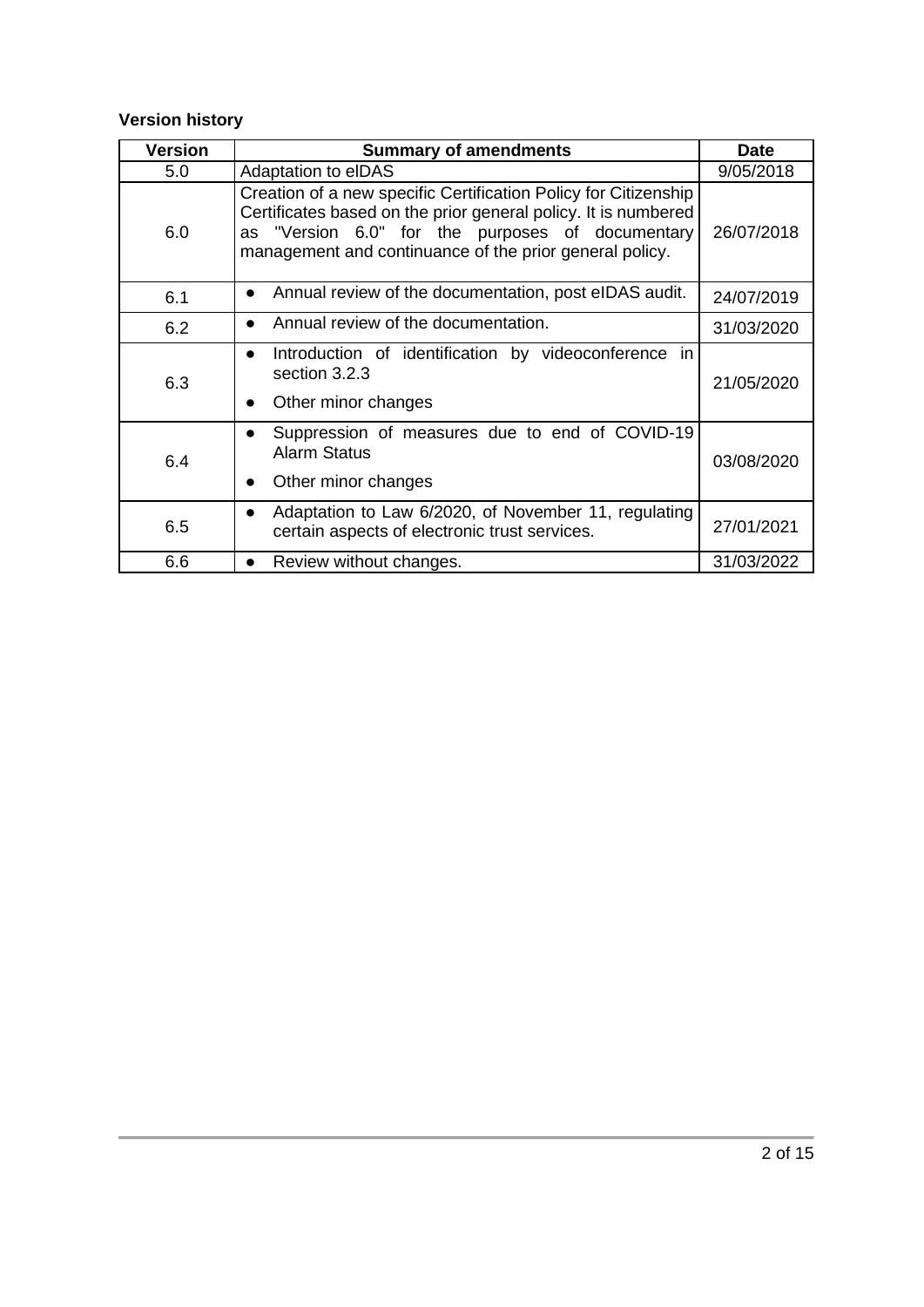#### **Contents**

| 1. Introduction                                                           | 5              |
|---------------------------------------------------------------------------|----------------|
| 1.1. Presentation and scope of application                                | 5              |
| 1.2. Name of the document and identification                              | 5              |
| 1.2.1. Identification of this document                                    | 5              |
| 1.2.2. Identification of certification policies for each certificate type | 5              |
| 2. Participating entities                                                 | $\overline{7}$ |
| 2.1. Trust service providers (TSP)                                        | 7              |
| 2.2. Registration Authorities                                             | 7              |
| 2.3. Final Users                                                          | 7              |
| 2.3.1. Certificate applicants                                             | 7              |
| 2.3.2. Certificate subscribers                                            | 8              |
| 2.3.3. Key holders or signatories                                         | 8              |
| 2.3.4. Relying parties                                                    | 8              |
| 3. Certificate characteristics                                            | 9              |
| 3.1. Valid term for the certificates                                      | 9              |
| 3.2. Use of the certificates                                              | 9              |
| 3.2.1. Typical use of the certificates                                    | 9              |
| 3.2.2. Forbidden uses                                                     | 10             |
| 4. Operational procedures                                                 | 11             |
| 4.1. Management of the Certification Policy                               | 11             |
| 4.1.1. Organization that manages the specification                        | 11             |
| 4.1.2. Contact information of the organization                            | 11             |
| 4.2. Publication of information and certificate directory                 | 11             |
| 4.2.1. Certificate directory                                              | 11             |
| 4.2.2. Publication of information                                         | 11             |
| 4.3. Operational features of the certificates' life cycle                 | 11             |
| 4.3.1. Application for certificate issuance                               | 12             |
| 4.3.2. Legitimization to request a certificate                            | 12             |
| 4.3.3. Certificate application processing                                 | 12             |
| 4.3.4. Creation and implementation of activation keys                     | 13             |
| 4.3.5. Certificate issuance                                               | 13             |
| 4.3.7. Delivery and protection of activation information                  | 14             |
|                                                                           |                |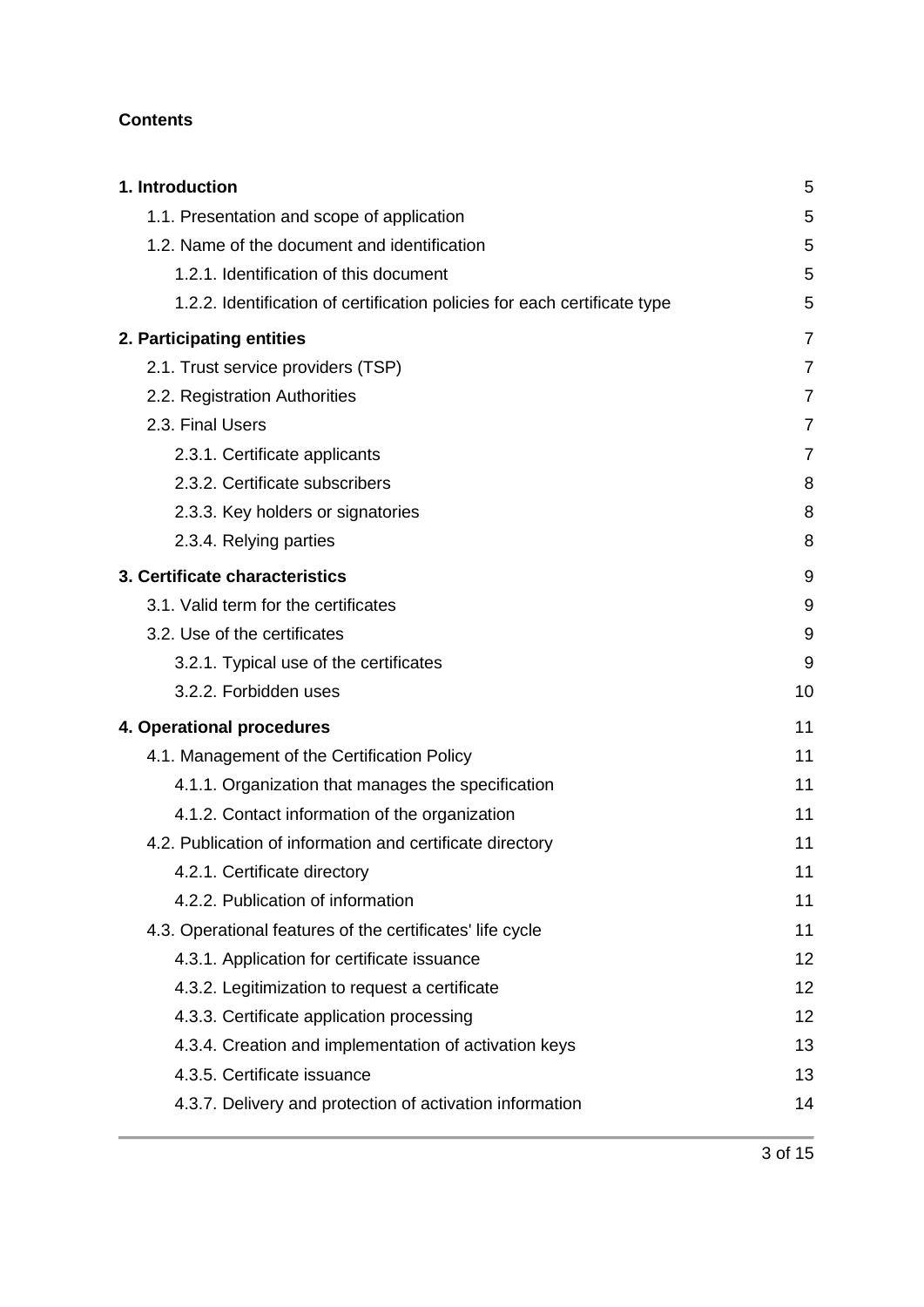| 5. Profile of the certificates issued under this Certification Policy | 15. |
|-----------------------------------------------------------------------|-----|
| 4.3.10. Certificate renewal                                           | 14  |
| 4.3.9. Certificate revocation                                         | 14  |
| 4.3.8. Certificate suspension                                         | 14  |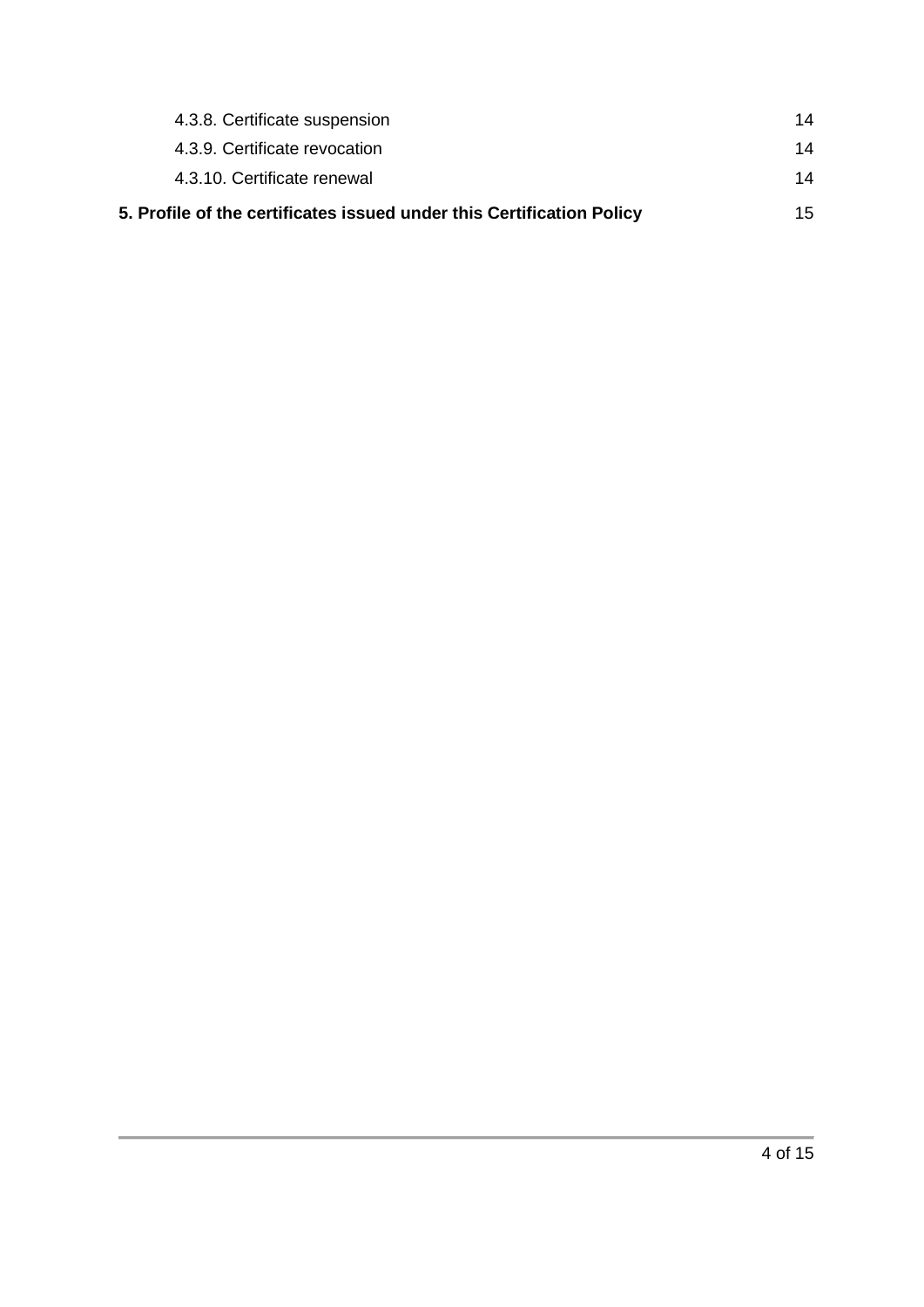# <span id="page-4-0"></span>**1. Introduction**

## <span id="page-4-1"></span>**1.1. Presentation and scope of application**

The electronic certificates referred to in this Certification Policy (CP) are **qualified certificates** issued by Consorci AOC to be used by natural persons that need to deal with entities that form part of the public sector in Catalonia. They are also **personal certificates**, given that the holder of the private key and the certificate is a natural person.

This CP was drawn up according to Standard RFC 3647 of the IETF. The certificates issued pursuant to this CP meet the requirements established in Annex I of EU Regulation 910/2014, of the European Parliament and of the Council, of July 23, 2014 on electronic identification and trust services for electronic transactions in the internal market and repealing Directive 1999/93 /EC (Regulation (EU) Nº 910/2014).

This document specifies the Certification Policy for the following certificate types:

● Qualified Citizenship Certificate (*idCAT certificat*) for electronic identification, creation, and use of "advanced electronic signatures".

This Certification Policy is subject to Consorci AOC's Certification Practices Statement (CPS), which it includes by reference.

### <span id="page-4-2"></span>**1.2. Name of the document and identification**

### <span id="page-4-3"></span>**1.2.1. Identification of this document**

| Name:              | CP de Ciudadania                                            |  |  |  |
|--------------------|-------------------------------------------------------------|--|--|--|
| <b>Version:</b>    | 6.6                                                         |  |  |  |
| <b>Description</b> | Certification Policy for Qualified Citizenship Certificates |  |  |  |
|                    |                                                             |  |  |  |
| Date of issue:     | 31/03/2022                                                  |  |  |  |
| OID:               | 1.3.6.1.4.1.15096.1.3.2.1.1                                 |  |  |  |
| Location:          | https://www.aoc.cat/catcert/regulacio/                      |  |  |  |

### <span id="page-4-4"></span>**1.2.2. Identification of certification policies for each certificate type**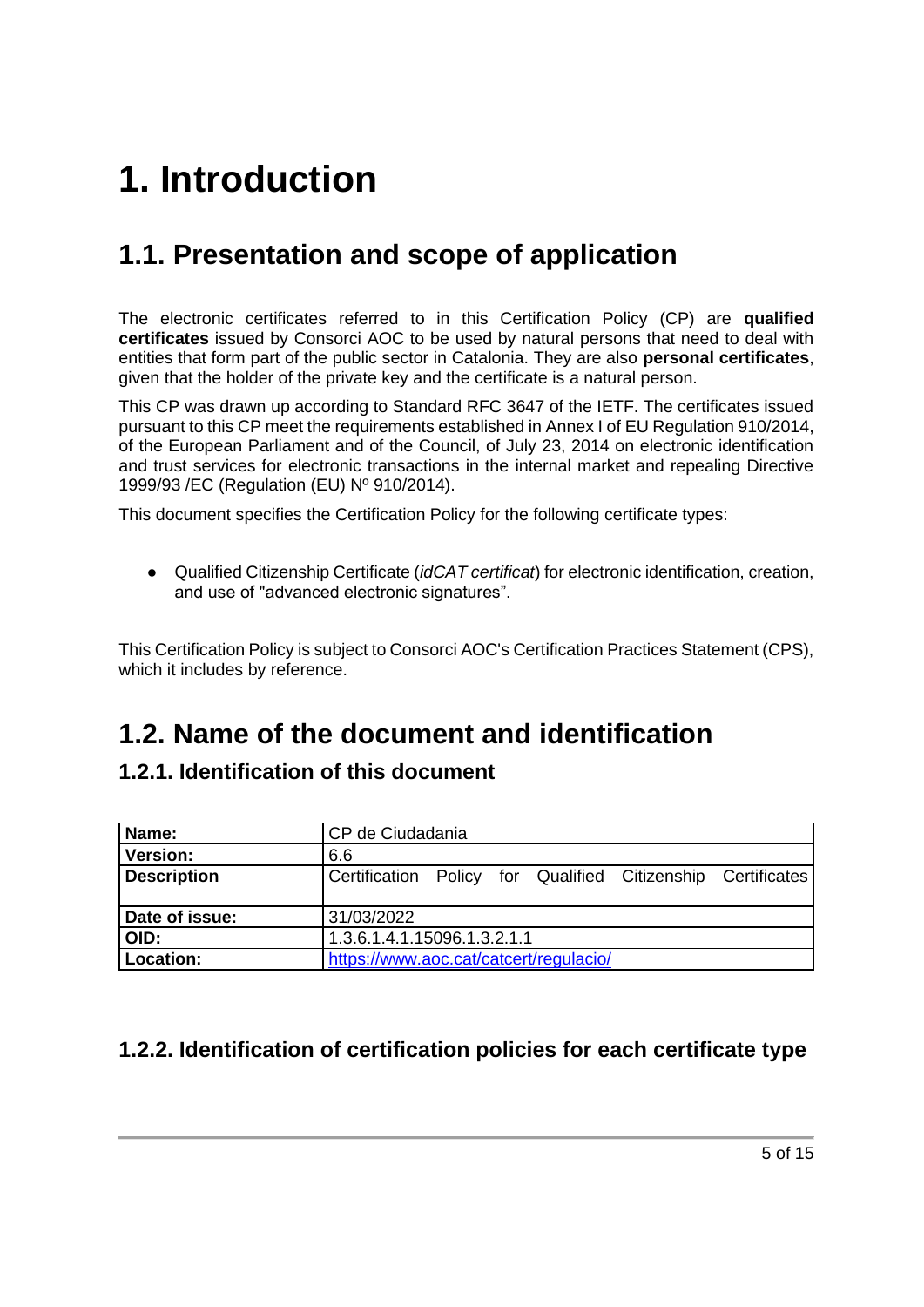| <b>Certificate type</b>                              | <b>OID</b>                   |
|------------------------------------------------------|------------------------------|
| Qualified Citizenship Certificate (idCAT certificat) | 1.3.6.1.4.1.15096.1.3.2.86.2 |

The documents describing these certificate profiles are published on Consorci AOC's website.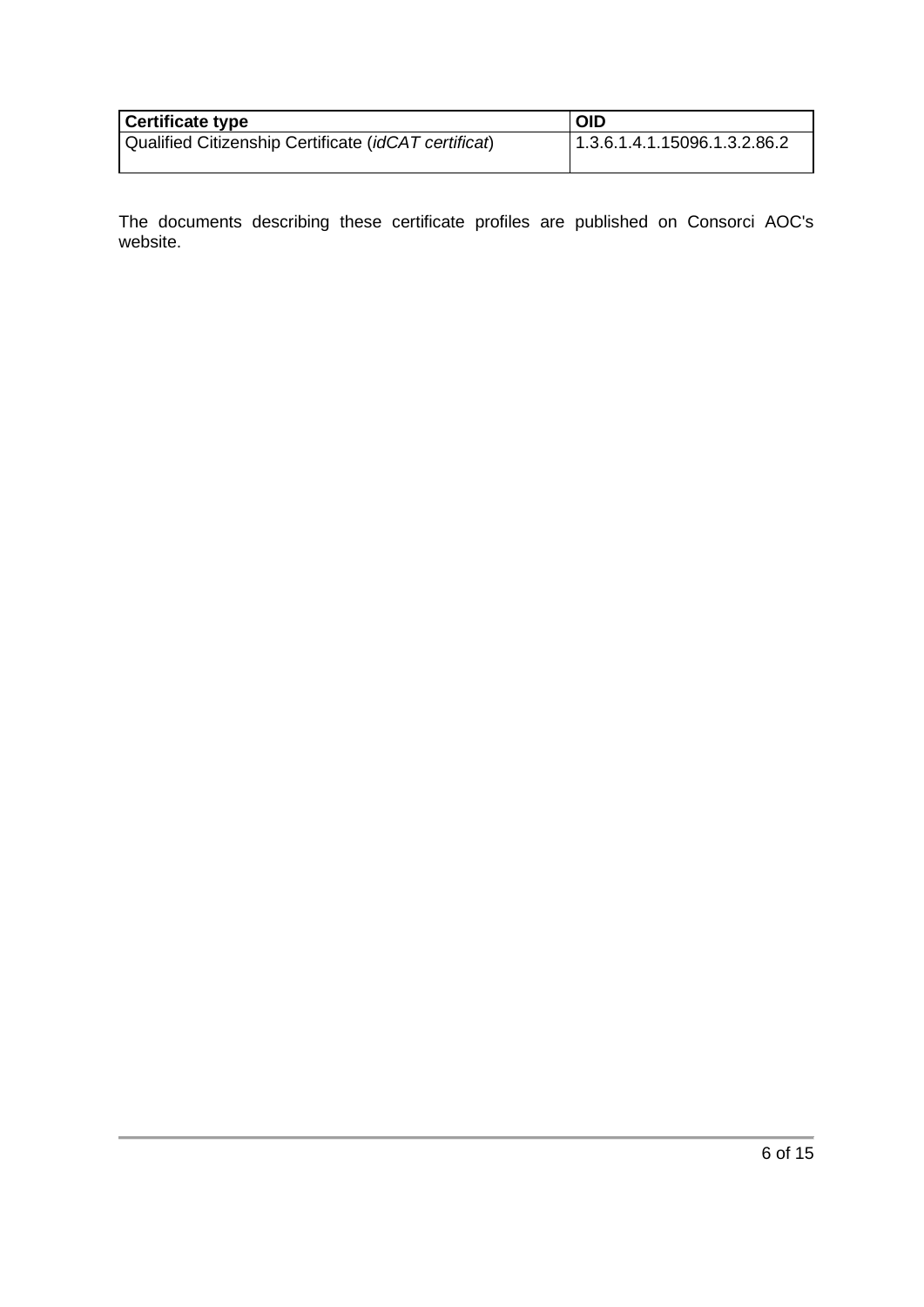# <span id="page-6-0"></span>**2. Participating entities**

## <span id="page-6-1"></span>**2.1. Trust service providers (TSP)**

The certificates issued pursuant to this Certification Policy are issued by Consorci AOC as the certification service provider through its subordinate CA (Certification Authority) "EC-CIUTADANIA".

## <span id="page-6-2"></span>**2.2. Registration Authorities**

The Registration Authorities are the natural and legal persons that assist the TSP in certain procedures and relations with the certificate subscribers and applicants, particularly the processes involving identification, registration and authentication of certificate subscribers and key holders.

Consorci AOC is responsible for the process that creates EC-CIUTADANIA registration authorities. It verifies that the Registration Authority has the necessary human and material resources; and that said entity has appointed and trained the staff that will be responsible for issuing the certificates (the so-called "operators" of the Registration Authority).

### <span id="page-6-3"></span>**2.3. Final Users**

The Final Users are the persons that use the personal electronic certificates issued by EC-CIUTADANIA. Specifically, the following final users can be highlighted:

- The certificate applicants.
- The certificate subscribers.
- The key holders.
- Relying parties.

### <span id="page-6-4"></span>**2.3.1. Certificate applicants**

The following persons may be EC-CIUTADANIA certificate applicants:

- a) Natural persons who, acting for and on their own behalf, will be future certificate subscribers.
- b) Other natural persons who accompany the documentation in the legally established terms (notarial legitimation of the signature of future Subscribers).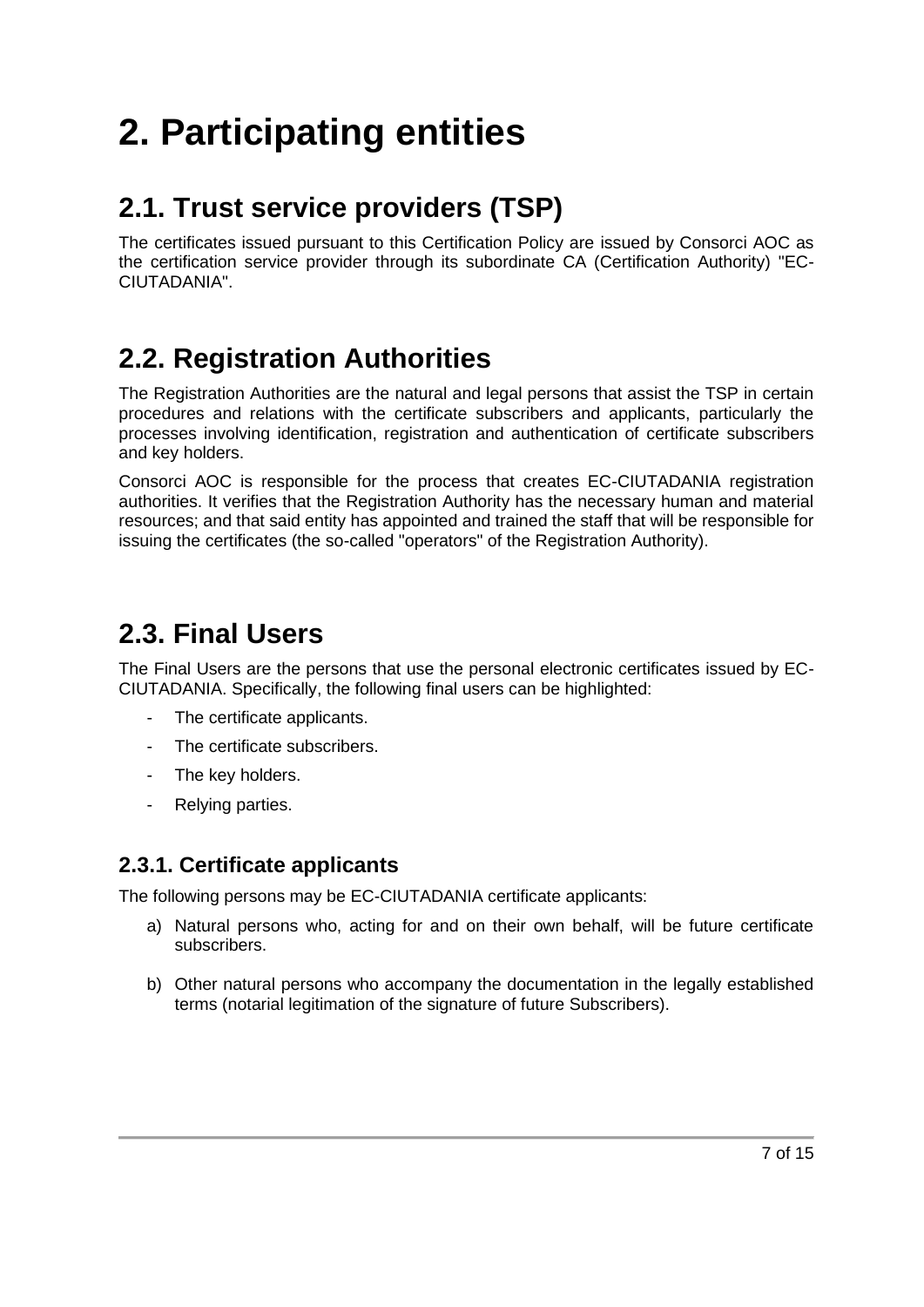### <span id="page-7-0"></span>**2.3.2. Certificate subscribers**

Certificate subscribers are the natural persons on behalf of whom the relevant certificate is issued and whose name appears in the "Subject" field of the certificate. They are entitled to use the certificate.

### <span id="page-7-1"></span>**2.3.3. Key holders or signatories**

The key holder or signatory is the natural person that creates the electronic signature.

For the purposes of this CP, the key holders or signatories are the Certificate Subscribers, as they are identified in the section above.

### <span id="page-7-2"></span>**2.3.4. Relying parties**

Relying parties (third parties that rely on the certificates) can be any person or organization that voluntarily relies on the certificates that are issued under any of Consorci AOC's certification hierarchies, described in the Certification Practice Statement.

The obligations and responsibilities of the Consorci AOC with third parties that voluntarily rely on the certificates shall be limited to those set out in this CP, in the CPS, in EU Regulation 910/2014 and in any other regulations that may be applicable.

The third parties that rely on these certificates must keep in mind these limitations with regard to use.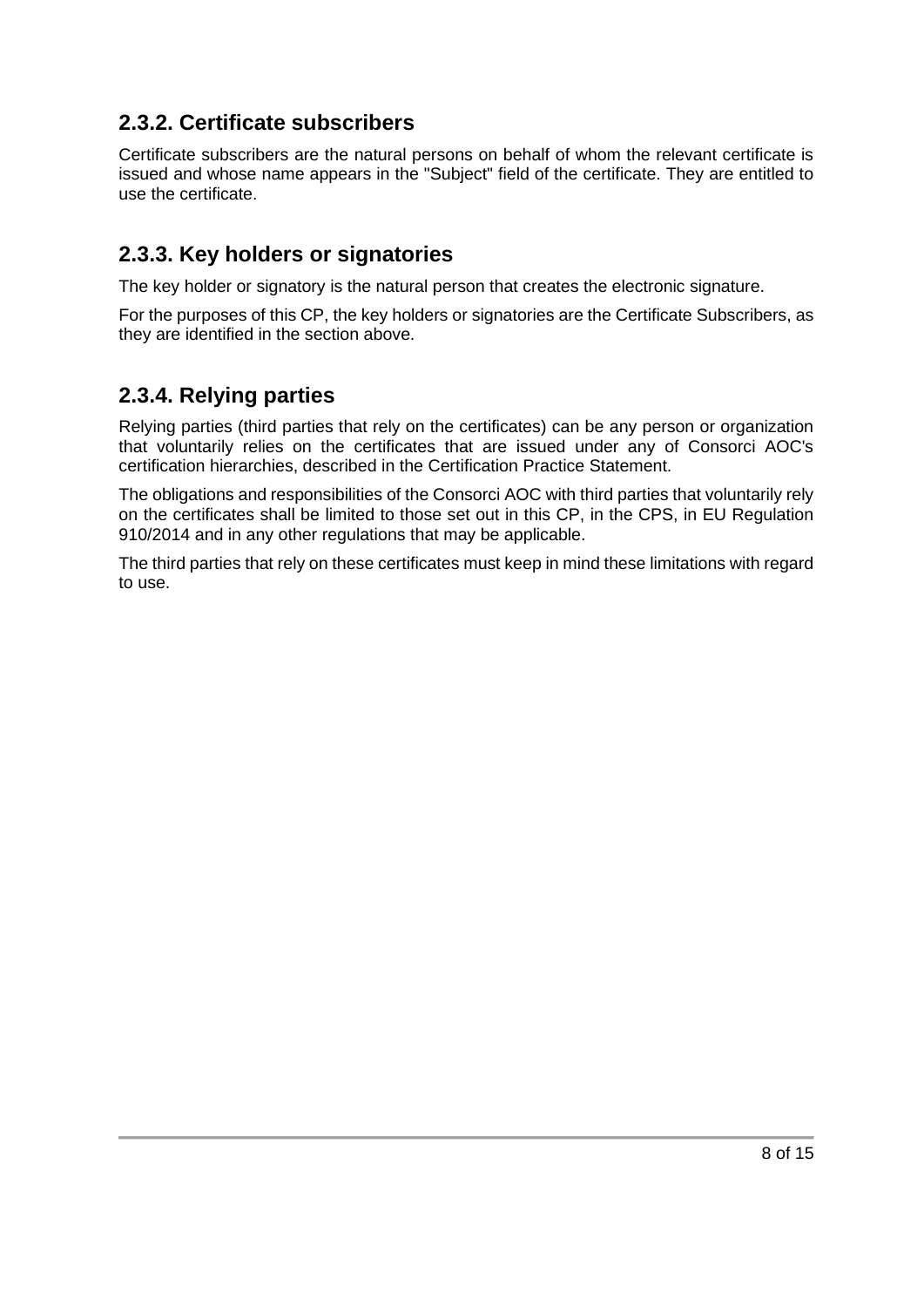# <span id="page-8-0"></span>**3. Certificate characteristics**

### <span id="page-8-1"></span>**3.1. Valid term for the certificates**

The electronic certificates issued under this Certification Policy shall be valid for 4 (four) years from their issuance date, provided that the relevant certificate has not been suspended or revoked.

### <span id="page-8-2"></span>**3.2. Use of the certificates**

The idCAT advanced-signature certificates are qualified certificates, pursuant to the provisions of applicable laws. The idCAT certificates do not necessarily work with qualified devices for electronic-signature creation, according to said applicable laws. Although the advanced electronic signature is not directly like a written signature, such equalization can arise under the case of the existence of an electronic signature contract or of a specific legal norm that reflects this equalization.

This section lists the applications for which the type of certificate mentioned herein can be used, establishes restrictions and prohibits certain uses of the certificates.

### <span id="page-8-3"></span>**3.2.1. Typical use of the certificates**

The certificates of Consorci AOC that are issued pursuant to this Certification Policy may be used for the following purposes:

| <b>Certificate type</b> |                                           |  | Scope of application |  |                      |
|-------------------------|-------------------------------------------|--|----------------------|--|----------------------|
|                         | Qualified Citizenship Certificate (idCAT) |  |                      |  | • Authentication     |
| certificat)             |                                           |  |                      |  | Electronic signature |

The certificates issued under this Policy can be used for the following purposes:

- **Identification of the Signatory**: The Signatory can authenticate their identity, vis-à-vis another party, by showing that their private key is associated to the public key contained in the Certificate. The Signatory may validly identify themself to any person by signing an email or any other type of information.
- **Integrity of the signed document**: The use of the Certificate guarantees the integrity of the signed document; that is to say, it guarantees that the document was not altered or modified after the Signatory executed it. The message received by the User relying on it is certified to be the same as the one issued by the Signatory.
- **Irrefutable origin**: This Certificate can also be used to guarantee that the Signatory undertakes a binding condition with the information related to the electronic signature; it provides sufficient evidence to demonstrate to who the related information belongs and the integrity thereof.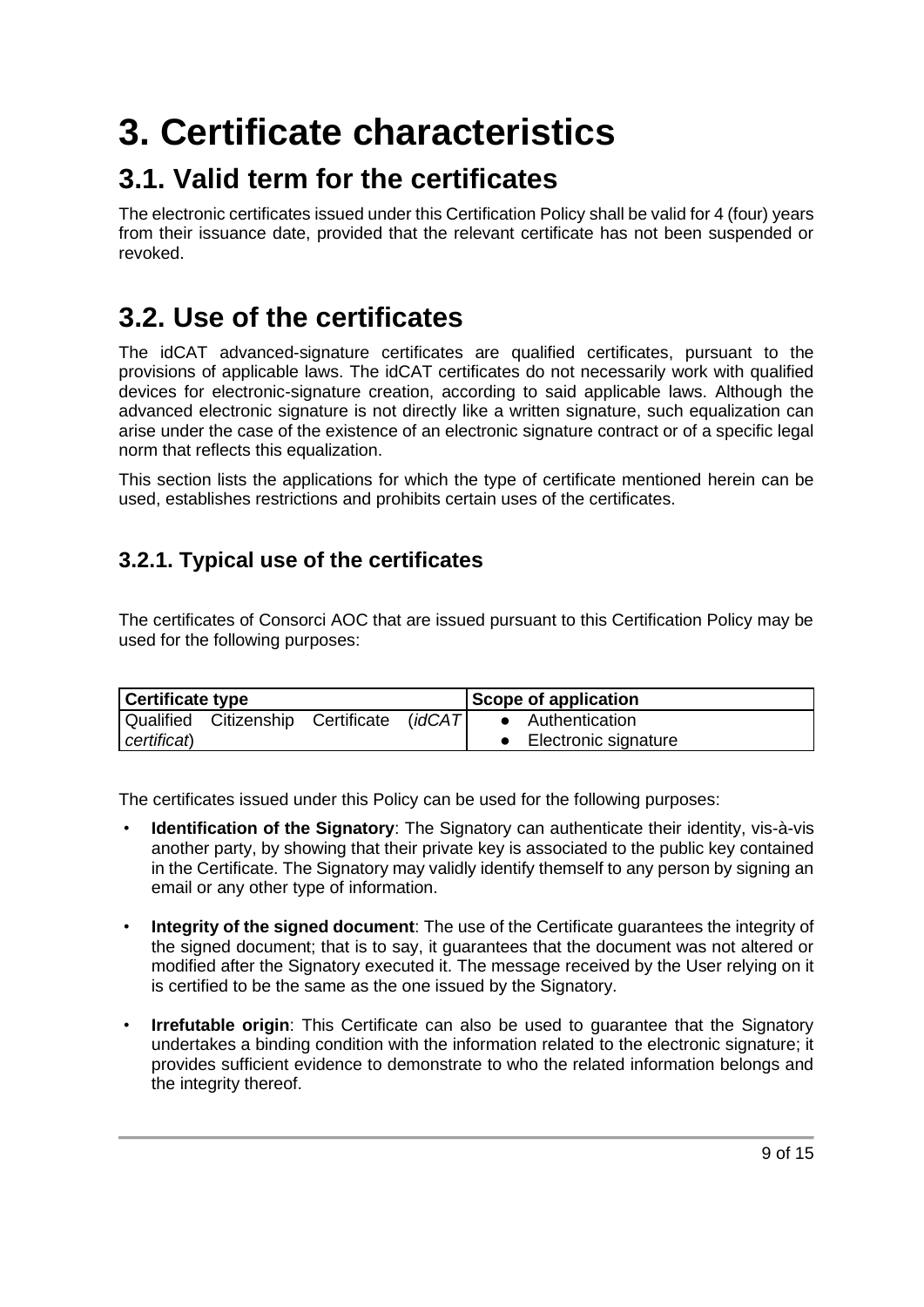Furthermore, the certificates issued under this Policy may be used for the following:

- **Remote identification**, based on the presentation of the credentials.
- **Electronic authentication** for access-control systems.

#### <span id="page-9-0"></span>**3.2.2. Forbidden uses**

The certificates may only be used within the limits expressly set out in this Certification Policy and in the CPS. Any other uses, except for those described therein, are expressly excluded from the contractual scope and are formally forbidden. Any illegal use of the certificates is expressly forbidden.

The certificates were not designed and are not destined or authorized for use or resale as devices to control dangerous situations, or for uses that require infallible actions, such as for the operation of nuclear installations, navigating systems, aerial communication, or weaponcontrol systems, where an error could imply death, personal injury or serious environmental damages.

The final user certificates cannot be used to sign public key certificates of any type, or to sign lists of certificate revocations.

The use of these certificates for document encryption is not recommended.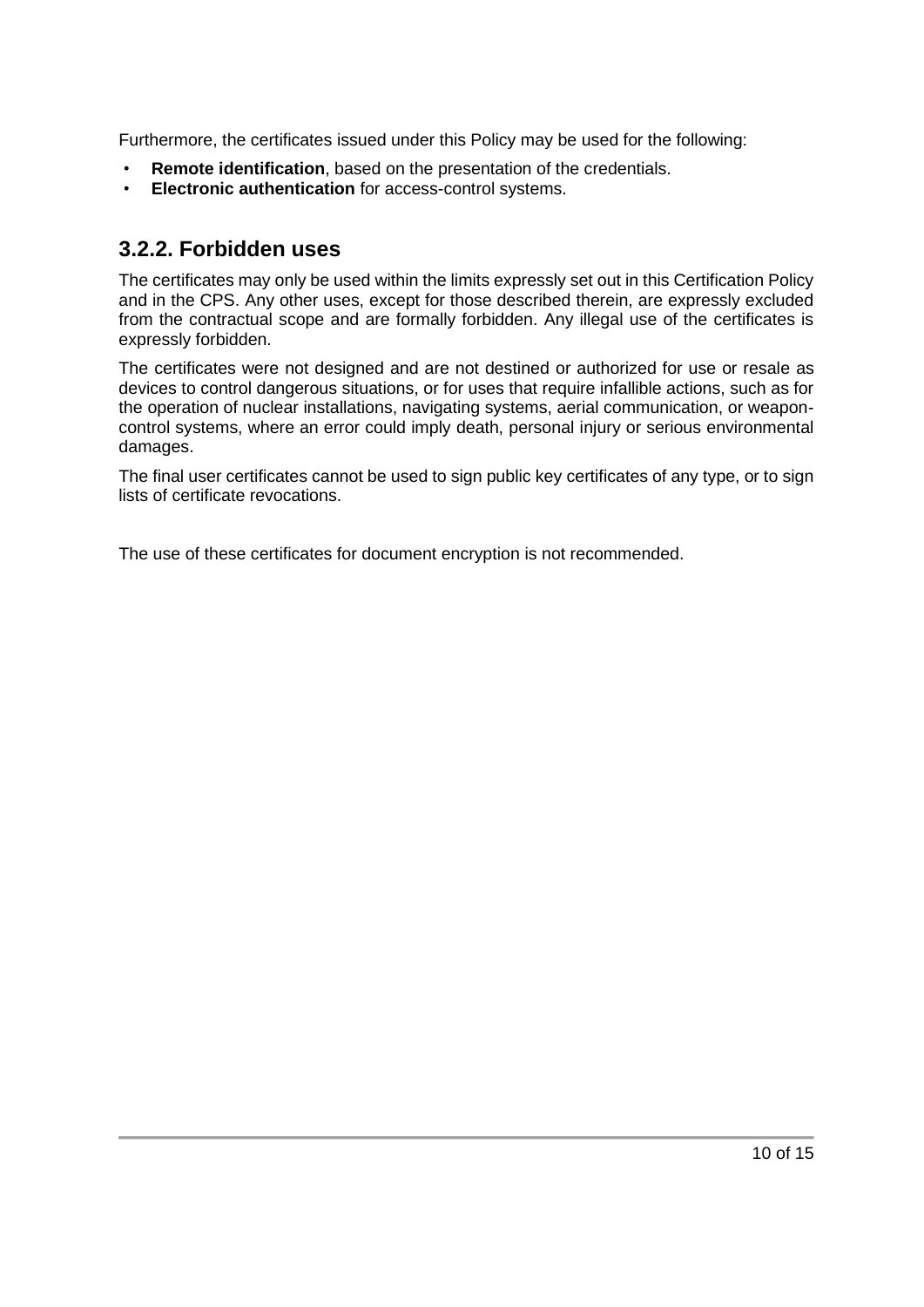# <span id="page-10-0"></span>**4. Operational procedures**

### <span id="page-10-1"></span>**4.1. Management of the Certification Policy**

### <span id="page-10-2"></span>**4.1.1. Organization that manages the specification**

Consorci Administració Oberta de Catalunya – Consorci AOC

### <span id="page-10-3"></span>**4.1.2. Contact information of the organization**

Consorci Administració Oberta de Catalunya – Consorci AOC

Registered offices: Via Laietana, 26 – 08003 Barcelona

Commercial / postal address: Tànger, 98, planta baixa (22@ Edifici Interface) - 08018 Barcelona

Web of Consorci AOC: https:/[/www.aoc.cat](https://www.aoc.cat/)

Web Consorci AOC's electronic certification service:

https:/[/www.aoc.cat/catcert](http://www.aoc.cat/catcert) 

User Service Department: 900 90 50 90, or +34 93 272 25 01 for calls from outside the state, open 24/7 to manage certificate suspensions.

## <span id="page-10-4"></span>**4.2. Publication of information and certificate directory**

### <span id="page-10-5"></span>**4.2.1. Certificate directory**

The certificate directory service is available 24 hours a day, 7 days a week. In the event an error arises that Consorci AOC cannot control, the latter shall make its best efforts to ensure the service is made available again and within the term set out in Section 5.7.4 of the CPS.

### <span id="page-10-6"></span>**4.2.2. Publication of information**

This Certification Policy is public and available on Consorci AOC's website [\(https://www.aoc.cat/catcert/regulacio/\)](https://www.aoc.cat/catcert/regulacio/)

## <span id="page-10-7"></span>**4.3. Operational features of the certificates' life cycle**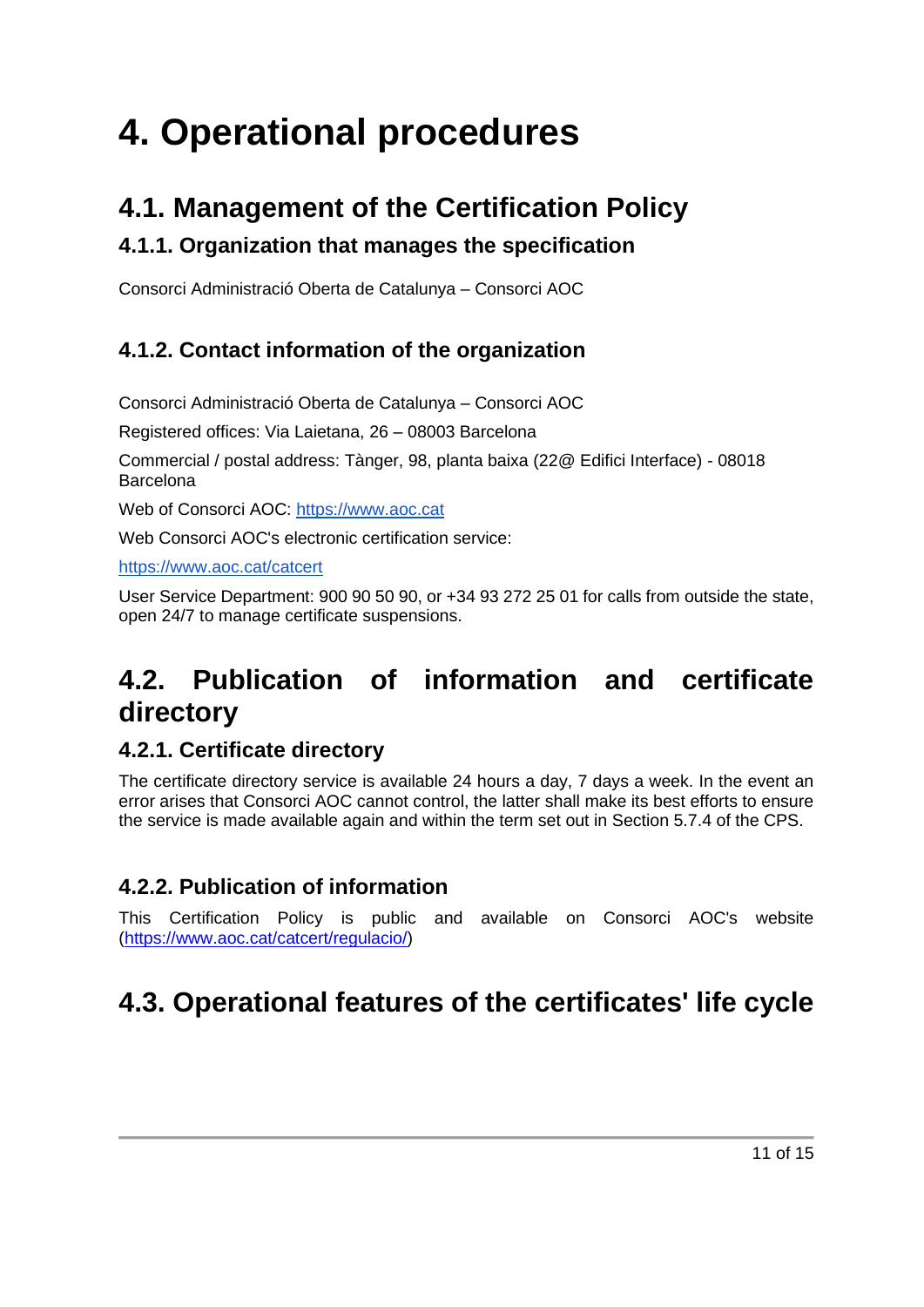### <span id="page-11-0"></span>**4.3.1. Application for certificate issuance**

An application is the first step for the Subscriber to obtain the certificates for their personal use.

Citizens that wish to obtain an idCAT certificate can do so in two ways:

- 1. via the idCAT web service of Consorci AOC, after which the subscriber must identify themself in person before one of the authorized Registration Authorities (city halls, regional government offices, etc.); or
- 2. by going to the offices of any Registration Authority that offers the service directly to fill out the application form and follow the instructions set out therein.

Through the Registration Authorities, EC-CIUTADANIA ensures that the applications are complete, accurate and duly authorized.

With regard to applications that are submitted in person by the Applicant at any of the Registration Authorities, once the registration agent has verified the identity of the applicant and the documents submitted by the latter to evidence their identity, the applicant and the agent shall sign the application and it will be sent to the EC-CIUTADANIA.

For applications that are filled out via the website before the Applicant identifies themself to the Registration Authority in person: If the agent notices some error in the data entered, when comparing them to the identification documents the applicant submits in person, the agent may make any changes necessary, provided that documentary record is kept regarding the reason for the change; to which end the applicant will be asked to sign a data amendment document.

The personification can be dispensed with in the cases expressly provided for in Law 6/2020, of November 11, regulating certain aspects of electronic trust services..

### <span id="page-11-1"></span>**4.3.2. Legitimization to request a certificate**

Before a certificate is issued and delivered, a certificate application must exist.

In the case of individual certificates, the applicant will be the subscriber themself, who in turn will be the private key holder.

### <span id="page-11-2"></span>**4.3.3. Certificate application processing**

When a certificate application is received, the Certification Authority shall verify the information provided, according to the relevant section under this CP or the CPS.

If the information is incorrect, the Certification Authority must reject the application. If the information is correct, the Certification Authority will approve the application and allow the certificate to be issued.

The Certification Authority shall:

● Use a certificate-creation procedure that securely links the certificate with the registration information, including the certified public key.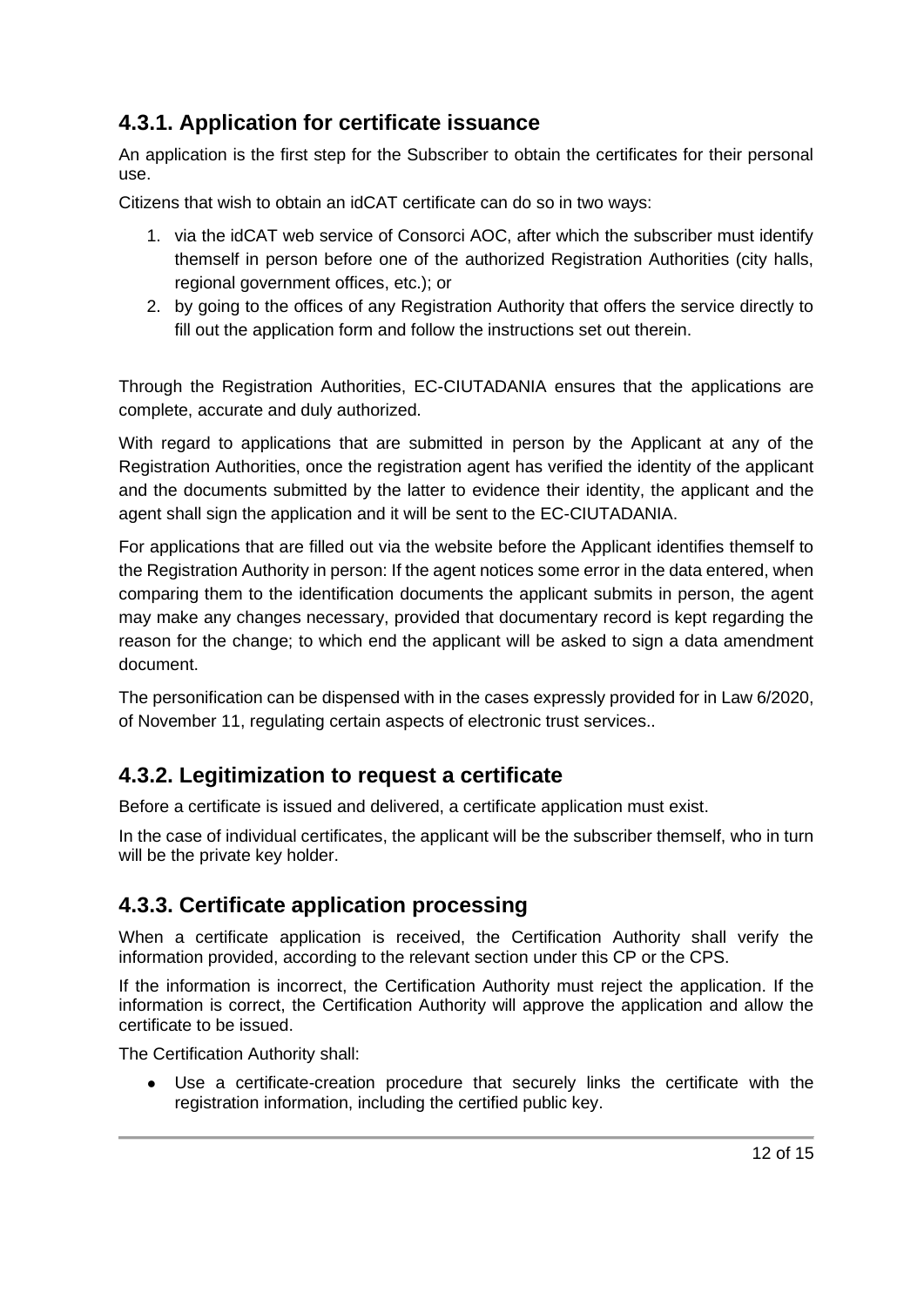- In the event that the Certification Authority generates the pair of keys, it shall use a certificate-creation procedure that is securely linked to the key-creation procedure so that the private key is delivered in a secure manner to the key holder.
- Protect the integrity of the registration information.
- Include the required information in the certificate.
- Guarantee the date and hour a certificate is issued.
- Use reliable systems and products that are protected against any alteration and which guarantee the technical and cryptographic security of the certification processes they support.
- Ensure that the certificate is issued by systems that protect against forgery and, if the Certification Authority generates private keys, that the systems ensure that keys are kept secret during the key-creation process.

*Note* The procedures established in this section are also applicable to certificate renewals, given that renewal implies issuing a new certificate.

### <span id="page-12-0"></span>**4.3.4. Creation and implementation of activation keys**

El Registration Authority's agent shall validate the veracity and accuracy of the signatory's information and then inform the Certification Authority thereof.

The Registration Authority's agent shall validate the signatory's possession of the information to generate the signature (private key) that is associated with electronic certificate to be issued.

Consorci AOC then provides the Subscriber with the information to activate the signaturecreation or authentication device on one hand and, on the other, it provides the subscriber with access to the device itself in a period of 3 (three) days.

### <span id="page-12-1"></span>**4.3.5. Certificate issuance**

The Registration Authority's Agent shall produce the certificate application using a standard form and send it to the Certification Authority.

The Certification Authority shall validate the integrity of the application and the fact that it was produced by an authorized agent of the Registration Authority. Once said validation takes place, the certificate shall be issued.

### **4.3.6. Notification of issuance to the subscriber**

EC-CIUTADANIA shall notify the applicant indicating whether the certificate application submitted was approved or rejected.

If it is approved, EC-CIUTADANIA shall also notify the future key holder by email, if suitable, so they are informed that the certificate was issued, is available and regarding the way they may obtain it.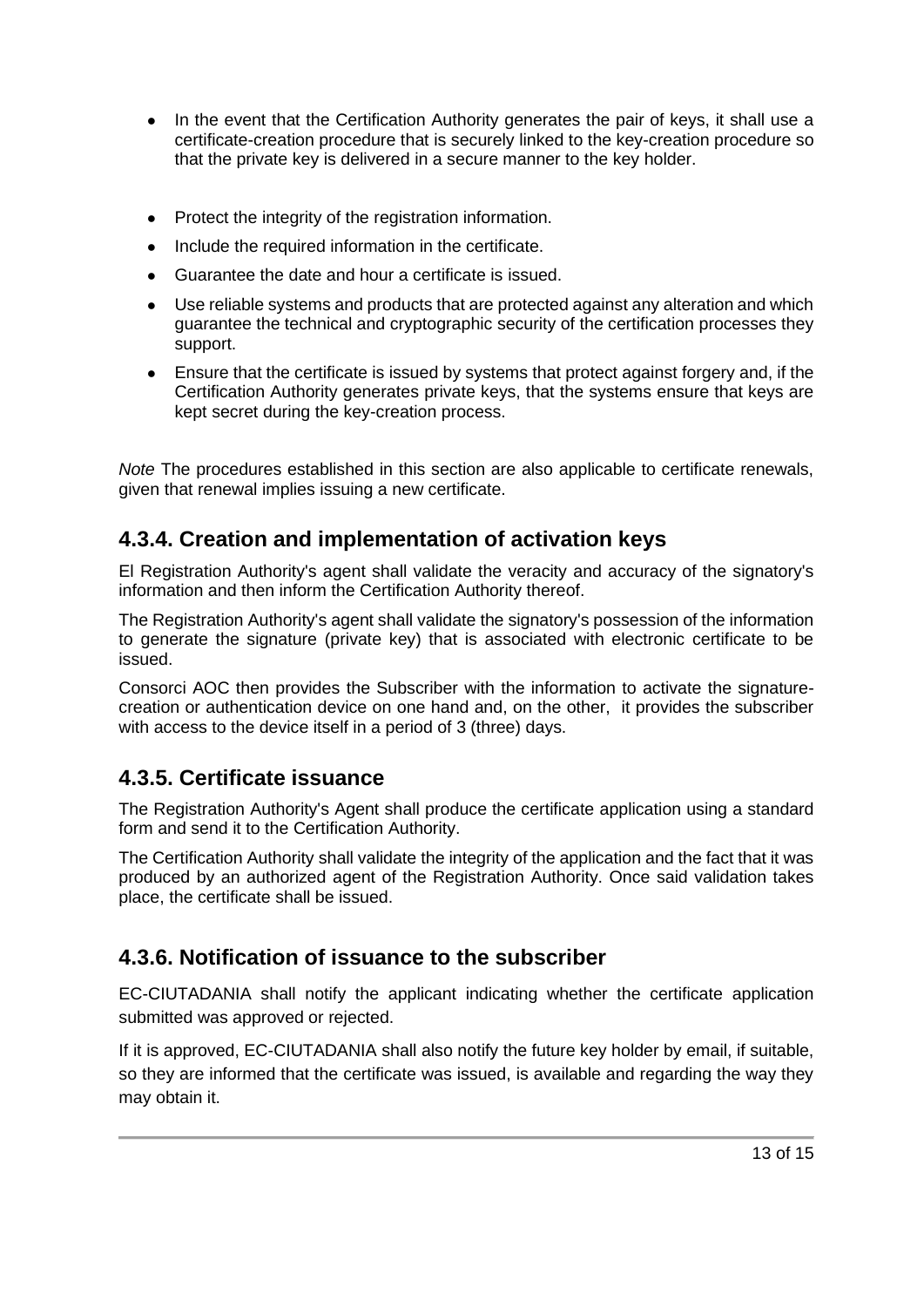To obtain the certificate, the subscriber has to access the website indicated in the aforementioned email and follow the instructions set out therein to download the certificate.

### <span id="page-13-0"></span>**4.3.7. Delivery and protection of activation information**

To provide maximum protection to the activation information, Consorci AOC undertakes to distribute the certificate elements via two different channels.

- Firstly, the Registration Authority's agent shall provide the key holder with access to the following material:
	- o Holder's delivery sheet
	- o Signature-creation and authentication device.
	- o Software that is necessary to use the device.
	- o Certificate-delivery slip.
- Simultaneously, the activation-key holder will be sent the certificate's activation information by email.

<span id="page-13-1"></span>Thus, the activation information is sent separately from the device and at different times.

### **4.3.8. Certificate suspension**

According to the provisions of the CPS.

#### <span id="page-13-2"></span>**4.3.9. Certificate revocation**

According to the provisions of the CPS.

#### <span id="page-13-3"></span>**4.3.10. Certificate renewal**

According to the provisions of the CPS.